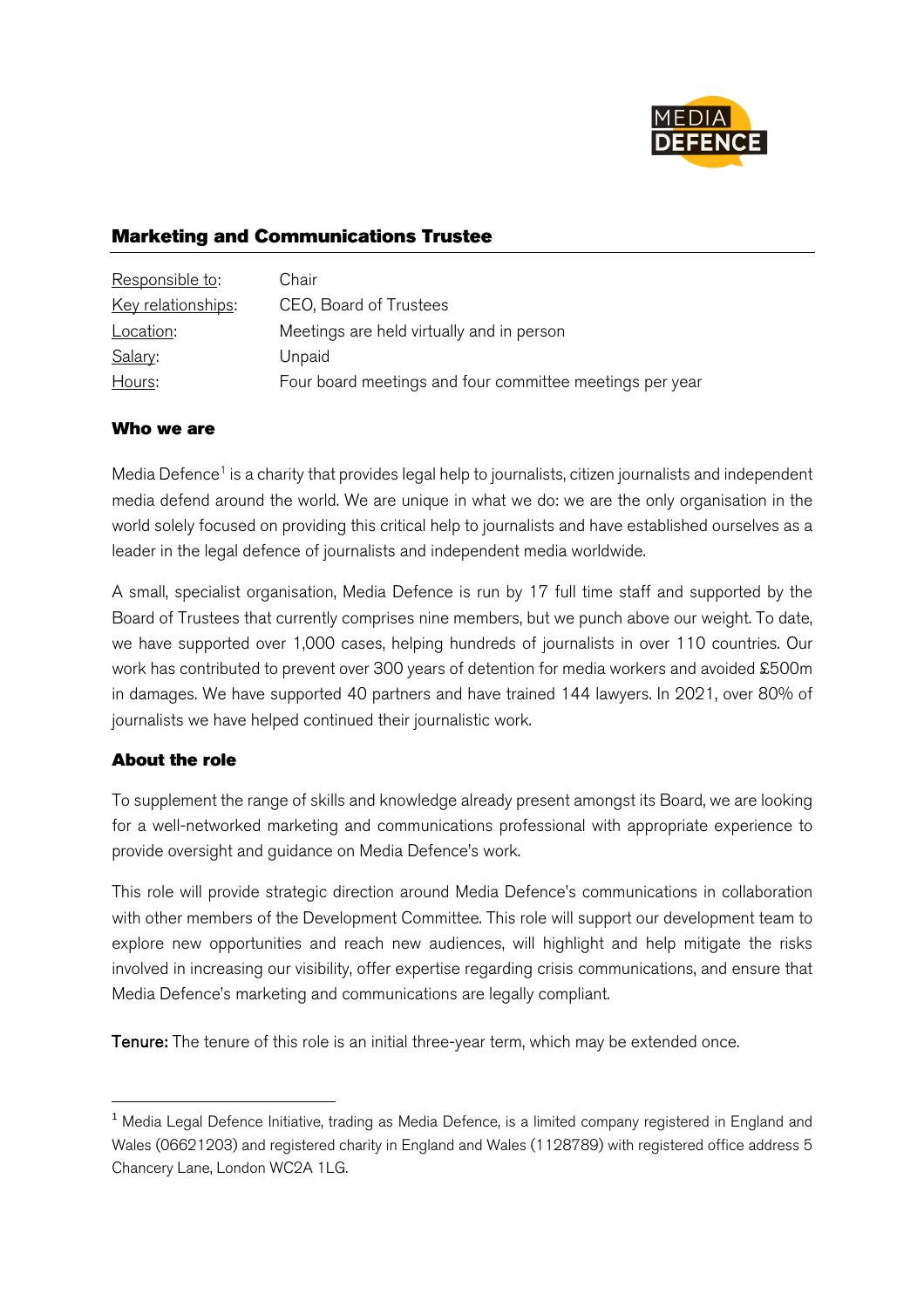

Time commitment: We are looking for someone who has the time to commit to four meetings of the Development Committee and four meetings of the Board of Trustees per year. Meetings will be virtual, apart from one exceptional board meeting per year, which takes place in London (funding permitting).

Salary: The position of Trustee is unpaid. However, Media Defence will reimburse reasonable expenses incurred in relation to the duties of Trustees, which will include attendance of the in-person Board meeting in London. We will also provide all necessary training to support you in this role.

## Duties of Trustees

The duties of a trustee are as follows.

- Ensuring that Media Defence pursues its stated objects (purposes), as defined in its governing document, by developing and agreeing a long-term strategy;
- Ensuring that Media Defence complies with its governing document, charity law, company law and any other relevant legislation or regulations;
- Ensuring that Media Defence applies its resources exclusively in pursuance of its charitable objects;
- Ensuring that Media Defence defines its goals and evaluates performance against agreed targets;
- Safeguarding the good name and values of Media Defence;
- Ensuring the effective and efficient administration of the organisation, including having appropriate policies and procedures in place;
- Ensuring the financial stability of the organisation;
- Protecting and managing the property of the organisation and ensuring the proper investment of the charity's funds;
- Following proper and formal arrangements for the appointment, supervision, support, appraisal and remuneration of the chief executive; and
- Attend meetings of the Board of Trustees four times per year.

In addition to the above statutory duties, each trustee should use any specific skills, knowledge or experience they have to help the board of trustees reach sound decisions. This may involve:

- Scrutinising board papers;
- Leading discussions;
- Focusing on key issues;
- Providing advice and guidance on new initiatives; or